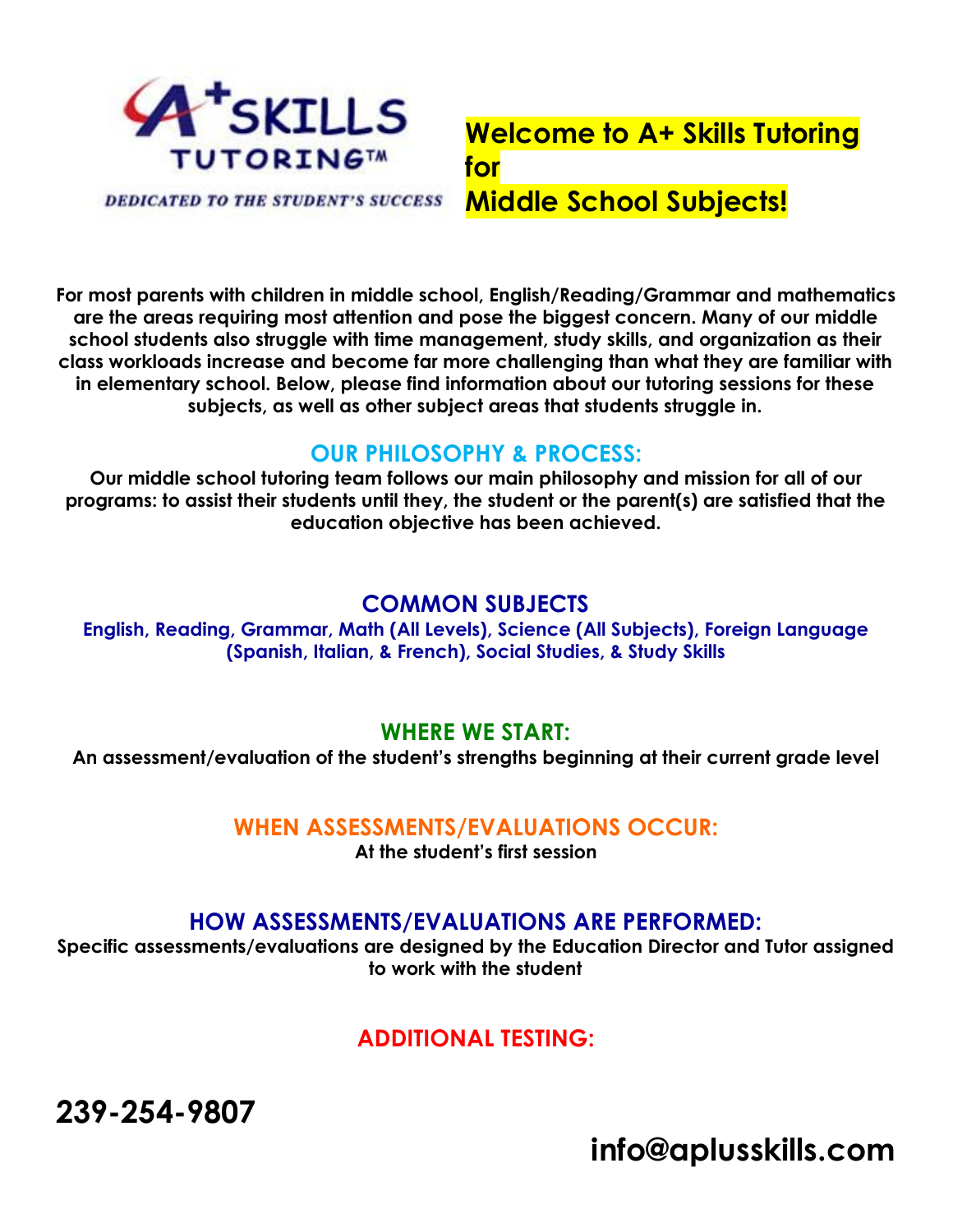**Some students, in addition to their assessment, will require some form of diagnostic testing to complete their assessment. It is our policy, however, to avoid unnecessary testing as well as the expense of testing.**

### **FLORIDA STANDARDIZED ASSESSMENT PREP:**

**In addition to our core middle school courses, we also assist middle school students with Florida Standardized Assessments (FSA) exams! This test prep typically begins at the end of February into early March (approximately five to eight weeks in advance of these exams). Our tutors utilize online practice exams and practice workbooks that correspond with your student's grade level to best prepare them for these exam(s)!**

#### **WE WORK WITH YOUR TEACHERS**

**With parental consent, the Education Director and your student's tutor(s) are able to directly coordinate our customized learning plan for your student with that of their classroom teachers!**

# **WORKING WITH OUR TEAM, SCHEDULING, & STUDENT/PARENT COMMITMENT**

#### **Tutor Assignments:**

**The Education Director selects the most qualified tutors for your student based on scheduling availability for both tutors and students, as well as factoring in specific requests and personalities.**

#### **Scheduling:**

 **Flexible to your needs, including the specific number of days students work in the office with their tutors, as well as the days and times of their sessions. Middle school students are encouraged to attend at least one or two hour-long sessions per week for the best learning outcomes.**

#### **Student/Parent Dedication & Commitment:**

**In addition to your student's in-office tutoring each week, students will be assigned homework that reinforces the skills and strategies taught in their sessions. It is crucial for middle school students to complete their assignments so more advanced tutoring may follow, as well as to advance their study skills and organization as they progress towards high school and beyond. Parents are asked to read their student's progress reports from our office to reinforce the study and organizational skills taught during their student's tutoring sessions! These homework assignments also act as additional assessments for the tutors on your student's in-school and at-home progress outside of our office.**

# **info@aplusskills.com**